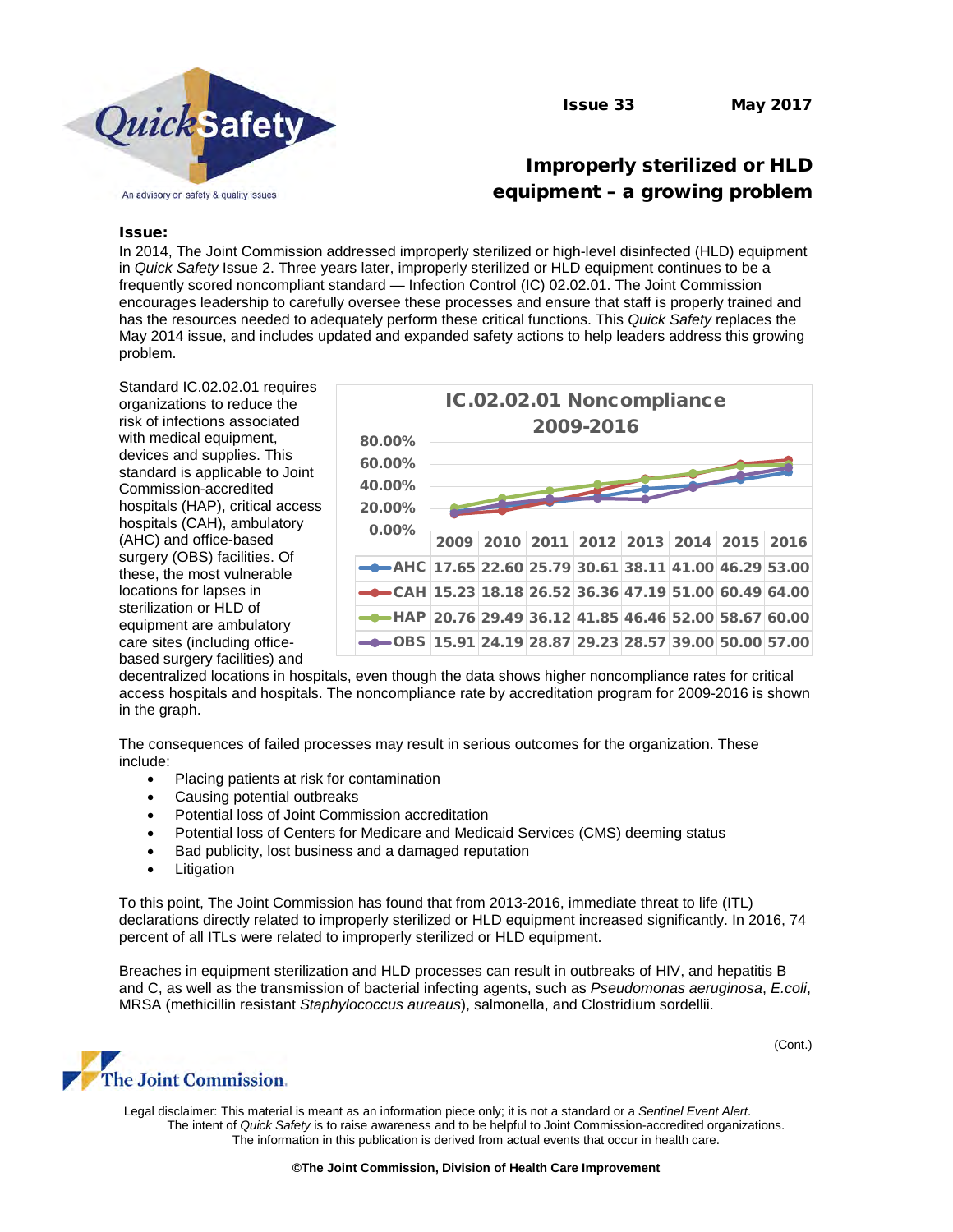In many instances, the problem is long-standing at an organization, and the true scope of the problem isn't known until there is an outbreak, which may require assistance with local or state departments of health or the Centers for Disease Control and Prevention (CDC).

According to reports to The Joint Commission's Office of Quality and Patient Safety, findings from noncomplying organizations include:

- The mistaken belief that the risk of passing bloodborne pathogens or bacterial agents to patients is low or nonexistent.
- Staff lack the knowledge or training required to properly sterilize or HLD equipment.
- Staff don't have access to or lack knowledge of evidencebased guidelines.
- Lack of leadership oversight.
- Sterilization or HLD of equipment becomes a low priority within the organization.
- Lack of a culture of safety that supports the reporting of safety risks.
- Processes for sterilization or HLD are not followed (i.e., staff take shortcuts).
- The time frames for proper sterilization or HLD of equipment are not followed.
- There is no dedicated staff person to oversee the proper sterilization or HLD of equipment.
- Facility design or space issues prevent proper sterilization or HLD of equipment (e.g., processing takes place in a small room that also is used for storage).

#### **Examples of locations where HLD & sterilization processes are conducted**

HLD process locations:

- ERs
- ORs
- OB/GYN clinics
- Endoscopy/bronchoscopy/GI clinics
- Interventional cardiology
- Central sterile processing

Sterilization process locations:

- ERs
- ORs
- Dental clinics
- Podiatry
- Pain centers
- Wound centers
- Central sterile processing
- Lack of monitoring or documentation of sterilization or HLD of equipment, which makes it difficult to track the use of equipment on a specific patient, complicating the patient notification process when an outbreak occurs.
- Equipment is spread throughout the facility and may be processed or stored in numerous locations, making it difficult to track the equipment for documentation purposes.

## Safety Actions to Consider:

The following is a checklist for leadership to follow to address sterilization and HLD in order to help protect patients from the transmission of disease and bacterial agents:

| <b>Activity</b>                                                                                                                                                                                                                                                    | <b>Accountable Person</b>                      | <b>Yes/No</b> |
|--------------------------------------------------------------------------------------------------------------------------------------------------------------------------------------------------------------------------------------------------------------------|------------------------------------------------|---------------|
| <b>Competency and training:</b> Assure that staff who perform HLD and sterilization<br>have been trained and are deemed competent to do so AND those with<br>supervisory oversight are competent to sign-off and monitor staff conducting<br>HLD or sterilization. | managers/supervisors                           |               |
| <b>What to ask:</b> How often do you assess for staff competency? How are<br>٠<br>managers/supervisors deemed competent? Where are documented<br>competences kept?                                                                                                 |                                                |               |
| <b>Manufacturer's instructions for use:</b> Assure staff have access to both the<br>manufacturer instructions for use on instruments, equipment and supplies used<br>to HLD or sterilize.                                                                          | frontline staff and/or<br>managers/supervisors |               |
| <b>What to ask:</b> Show me the instructions for use for the sterilizer, the<br>٠<br>endoscope, or HLD.                                                                                                                                                            |                                                |               |
| <b>Evidence-based guidelines:</b> Assure staff have access to and knowledge of<br>evidence-based quidelines specific to HLD and sterilization.                                                                                                                     | frontline staff and/or<br>managers/supervisors |               |



Legal disclaimer: This material is meant as an information piece only; it is not a standard or a *Sentinel Event Alert*. The intent of *Quick Safety* is to raise awareness and to be helpful to Joint Commission-accredited organizations. The information in this publication is derived from actual events that occur in health care.